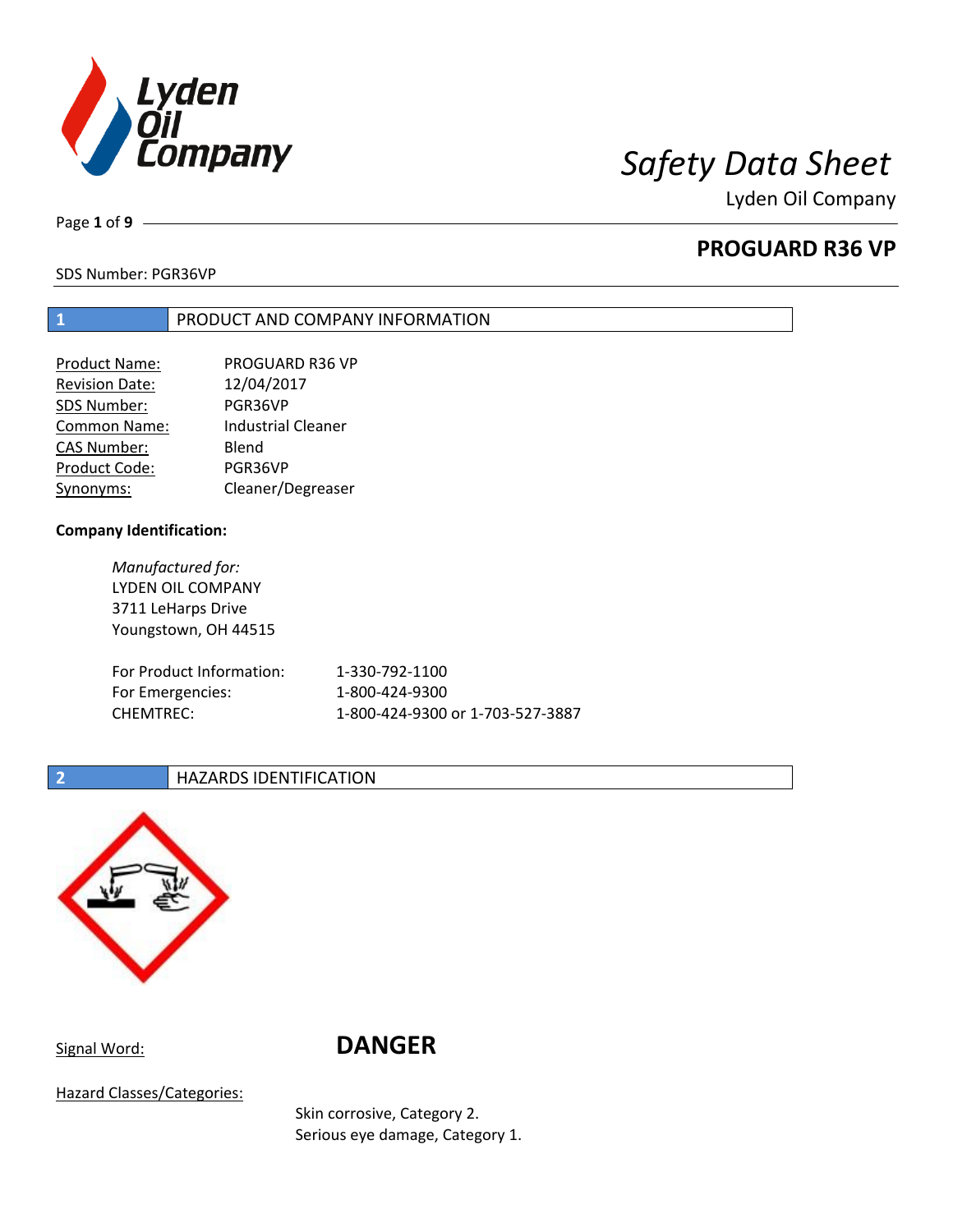

Page **2** of **9**

Lyden Oil Company

|                            | <b>PROGUARD R36 VP</b>                                                |
|----------------------------|-----------------------------------------------------------------------|
| SDS Number: PGR36VP        |                                                                       |
| Hazard Statement(s):       |                                                                       |
|                            | H315: Causes skin irritation.                                         |
|                            | H318: Causes serious eye damage.                                      |
| Precaution Statement(s):   |                                                                       |
|                            | P101: If medical advice is needed, have product container or label at |
|                            | hand.                                                                 |
|                            | P102: Keep out of reach of children.                                  |
|                            | P103: Read label before use.                                          |
|                            | P264: Wash skin thoroughly after handling.                            |
|                            | P280: Wear protective gloves, protective clothing and eye protection  |
|                            | or face protection.                                                   |
|                            | P302 + P352: IF ON SKIN: wash with plenty of soap and water.          |
|                            | P305 + P351 + P338: IF IN EYES: Rinse cautiously with water for       |
|                            | several minutes. Remove contact lenses, if present and easy to        |
|                            | do. Continue rinsing.                                                 |
|                            | P310: Immediately call a POISON CENTER or doctor/physician.           |
|                            | P332 + P313: IF SKIN irritation occurs: Get medical attention.        |
|                            | P362 + P364: Take off contaminated clothing and wash before reuse     |
| Other Hazard Statement(s): |                                                                       |
|                            | -NFPA Ratings:                                                        |
|                            | Health $= 2$                                                          |
|                            | Fire $= 0$                                                            |
|                            | Reactivity = $0$                                                      |
|                            |                                                                       |

### **3** COMPOSITION / INFORMATION ON INGREDIENTS

Ingredients:

*Mixture of the substances listed below with nonhazardous additions.*

| <b>Chemical Name</b>              | <b>CAS Number</b> | Percentage |
|-----------------------------------|-------------------|------------|
| alkylphenol ethoxylate            | 9016-45-9         | $1 - 5$    |
| 2-butoxyethanol                   | 111-76-2          | $1 - 5$    |
| Sodium Hydroxide                  | 1310-73-2         | $1 - 5$    |
| coco ammonium chloride ethoxylate | 61791-10-4        | $1 - 5$    |

*\*Any concentration shown as a range is to protect confidentiality or is due to batch variation.*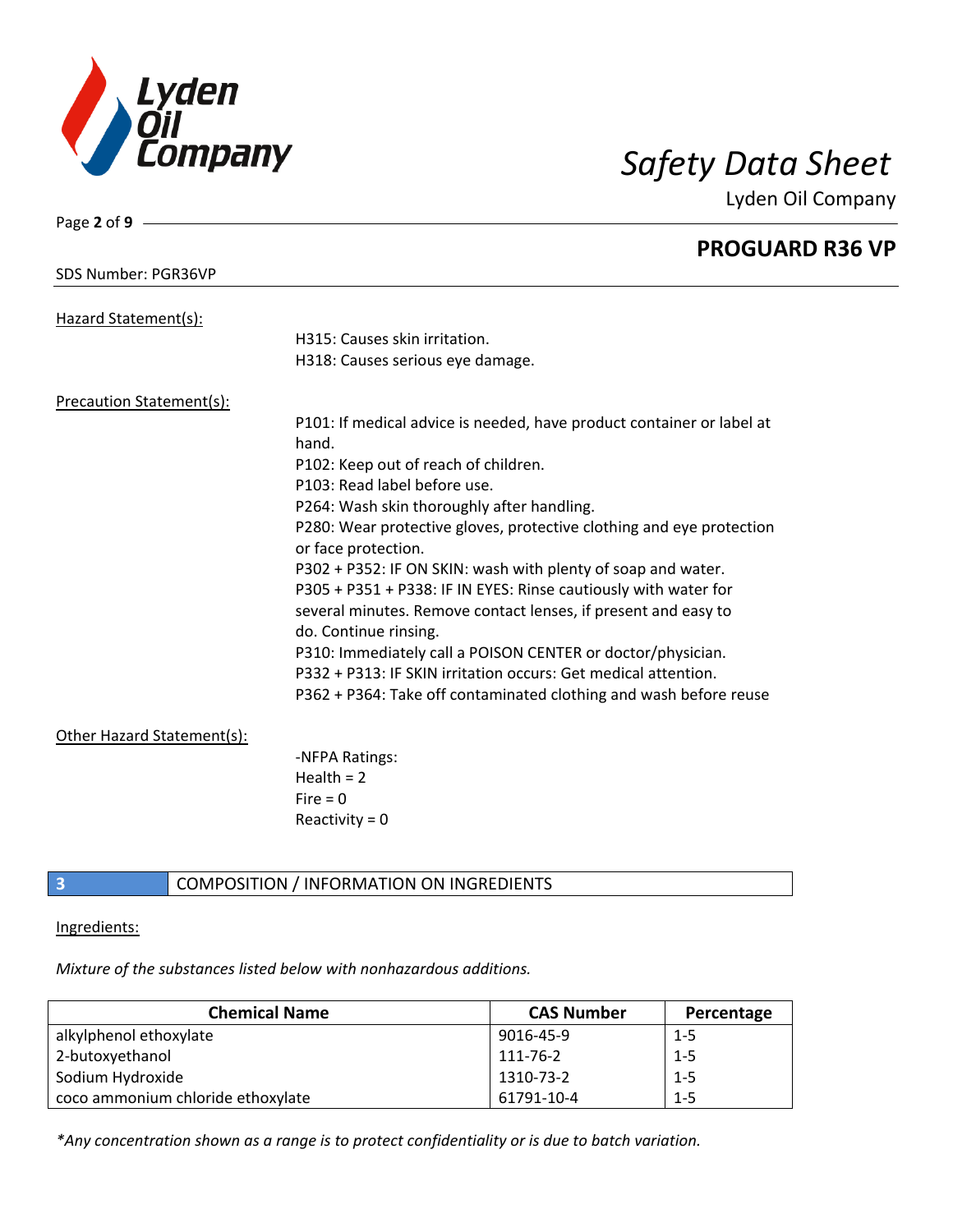

**PROGUARD R36 VP**

SDS Number: PGR36VP

Page **3** of **9**

| 4                                             | FIRST AID MEASURES                                                                                                                                                                                                                         |
|-----------------------------------------------|--------------------------------------------------------------------------------------------------------------------------------------------------------------------------------------------------------------------------------------------|
| Description of First Aid Measures:            |                                                                                                                                                                                                                                            |
| Inhalation:                                   |                                                                                                                                                                                                                                            |
|                                               | Move to fresh air and keep at rest in a position comfortable for<br>breathing. If breathing difficulty occurs or persists seek medical<br>attention. If not breathing give artificial respiration and seek<br>immediate medical attention. |
| Skin Contact:                                 |                                                                                                                                                                                                                                            |
|                                               | Immediately flush exposed skin with water for at least 15 minutes<br>while removing contaminated clothing and/or shoes. Thoroughly<br>wash with soap and water. Seek medical attention if irritation<br>develops or persists.              |
| Eye Contact:                                  |                                                                                                                                                                                                                                            |
|                                               | Immediately flush eyes with water for at least 15 minutes, lifting the<br>upper and lower eyelids intermittently. Check for and remove any<br>contact lenses if easy to do. Seek immediate medical attention.                              |
| Ingestion:                                    |                                                                                                                                                                                                                                            |
|                                               | Rinse mouth with water. Do not induce vomiting. Seek medical<br>attention if symptoms develop.                                                                                                                                             |
| Symptoms and Effects, both acute and delayed: |                                                                                                                                                                                                                                            |
|                                               | No further relevent data available.                                                                                                                                                                                                        |
| <b>Recommended Actions:</b>                   |                                                                                                                                                                                                                                            |
|                                               | Treat symptomatically. Call a doctor or poison<br>control center for guidance.                                                                                                                                                             |
|                                               |                                                                                                                                                                                                                                            |

## **5** FIRE FIGHTING MEASURES

Recommended Fire-Extinguishing Equipment:

Use water, dry powder, foam, or carbon dioxide fire extinguishers.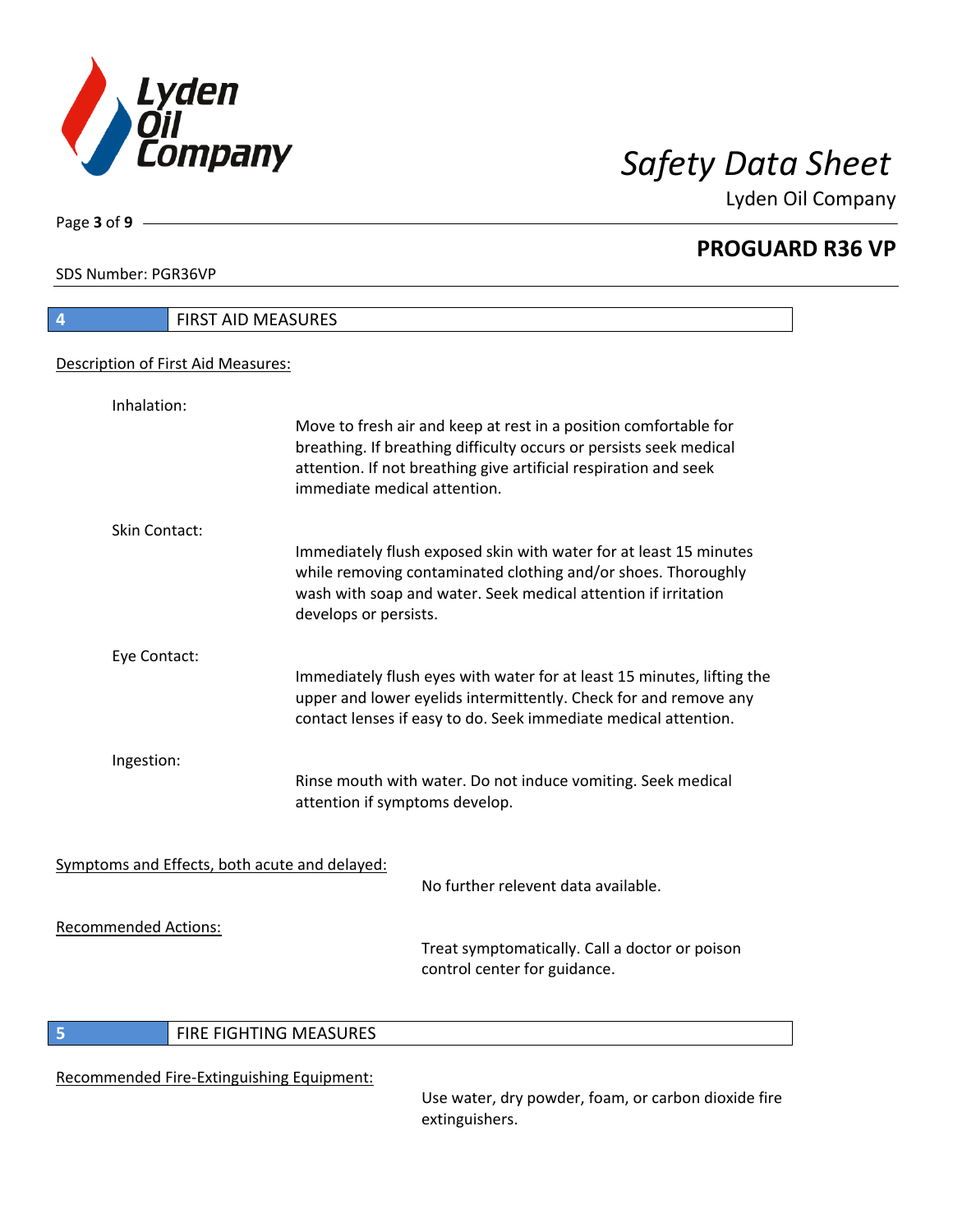

| Page 4 of 9                                           |                                                                                                          |  |
|-------------------------------------------------------|----------------------------------------------------------------------------------------------------------|--|
|                                                       | <b>PROGUARD R36 VP</b>                                                                                   |  |
| SDS Number: PGR36VP                                   |                                                                                                          |  |
|                                                       |                                                                                                          |  |
| Possible Hazards During a Fire:                       |                                                                                                          |  |
|                                                       | In fire conditions after water loss, combustion may<br>produce carbon monoxide, carbon dioxide and       |  |
|                                                       | other unidentified combustion products.                                                                  |  |
|                                                       |                                                                                                          |  |
|                                                       |                                                                                                          |  |
| Recommendations to Firefighters:                      | Proper protective equipment including breathing                                                          |  |
|                                                       | apparatus.                                                                                               |  |
|                                                       |                                                                                                          |  |
|                                                       |                                                                                                          |  |
| <b>ACCIDENTAL RELEASE MEASURES</b><br>$6\phantom{1}6$ |                                                                                                          |  |
| <b>Personal Precautions:</b>                          |                                                                                                          |  |
|                                                       | Avoid eye contact. Avoid repeated or prolonged                                                           |  |
|                                                       | skin contact.                                                                                            |  |
|                                                       | Personal protective equipment must be worn.                                                              |  |
|                                                       | Avoid contact with skin, eyes or clothing.                                                               |  |
| <b>Emergency Procedures:</b>                          |                                                                                                          |  |
|                                                       | Contain spilled material, collect in suitable and                                                        |  |
|                                                       | properly labeled containers.                                                                             |  |
|                                                       |                                                                                                          |  |
| <b>Environmental Precautions:</b>                     |                                                                                                          |  |
|                                                       | Do not allow to reach sewage system or any water                                                         |  |
|                                                       | course.                                                                                                  |  |
|                                                       | Do not allow to enter ground waters.                                                                     |  |
| <b>Cleanup Procedures:</b>                            |                                                                                                          |  |
|                                                       | Absorb with liquid-binding material (sand,                                                               |  |
|                                                       | diatomite, acid binders, universal binders, sawdust).                                                    |  |
| <b>HANDLING AND STORAGE</b><br>$\overline{7}$         |                                                                                                          |  |
|                                                       |                                                                                                          |  |
| <b>Handling Precautions:</b>                          |                                                                                                          |  |
|                                                       | Use with adequate ventilation. Avoid breathing<br>dusts, mists, and vapors. Do not get in eyes, on skin, |  |
|                                                       | or on clothing. Wear eye protection and protective                                                       |  |
|                                                       | clothing. Wash thoroughly after handling.                                                                |  |
|                                                       |                                                                                                          |  |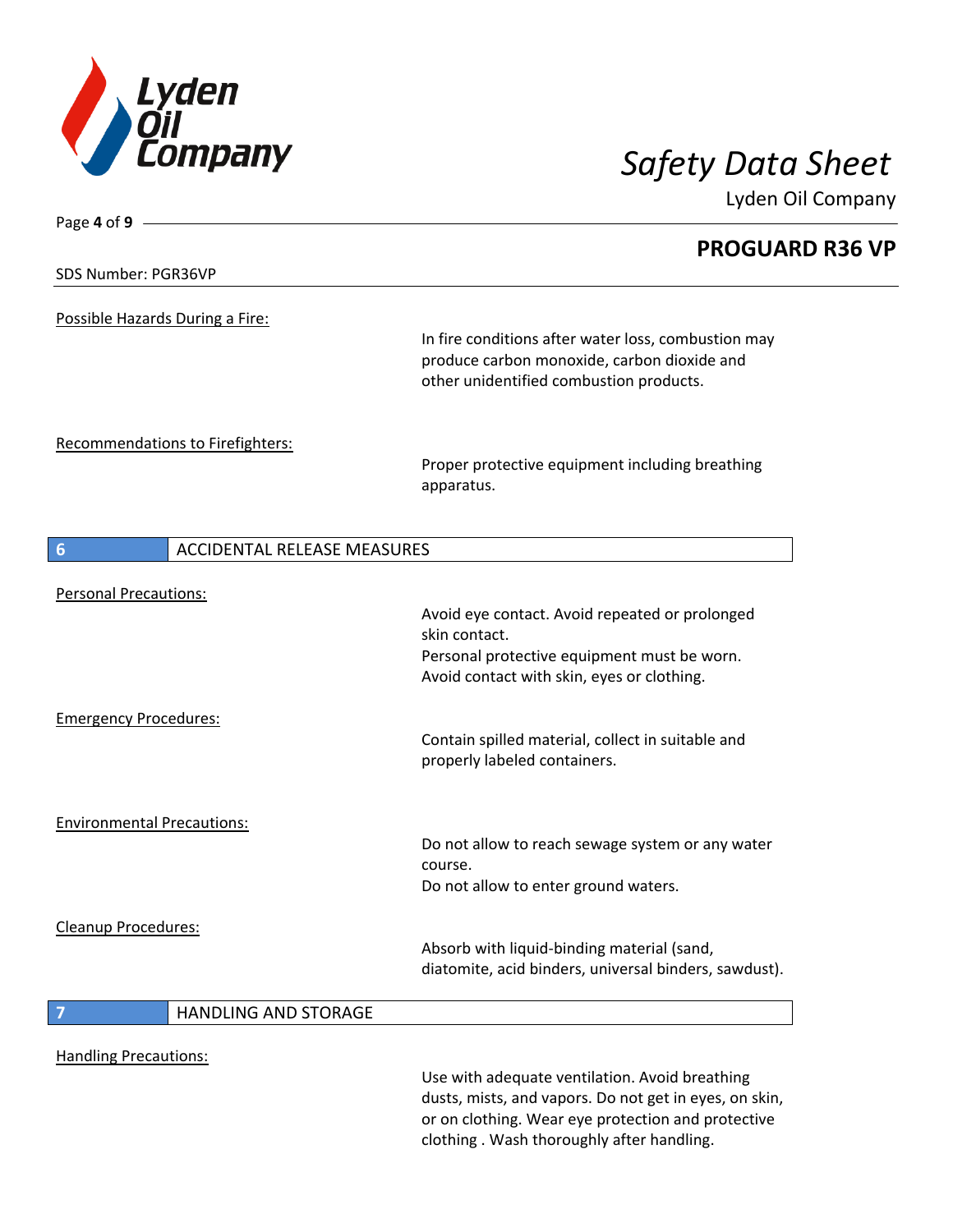

Page **5** of **9**

## **PROGUARD R36 VP**

### SDS Number: PGR36VP

Storage Requirements:

Keep container tightly sealed and stored in a dry, cool place. Keep away from sources of ignition.

### **8** EXPOSURE CONTROLS / PERSONAL PROTECTION

### Exposure Limits:

-2-butoxyethanol:

ACGIH TLV: 20 ppm, 8 hours (all forms) OSHA PEL TWA: 240 mg/m<sup>3</sup> 8 hours (skin); TWA: 50 ppm, 8 hours (Skin)

-Sodium Hydroxide:

OSHA PEL TWA: 2mg/m³

Engineering Controls:

All ventilation should be designed in accordance with OSHA standard (29 CFR 1910.94).

Personal Protective Equipment:

Keep away from foodstuffs, beverages, and feed. Immediately remove all soiled and contaminated clothing. Wash hands before breaks and at the end of work. Avoid contact with eyes and skin. Use safety glasses and gloves.

### **9** PHYSICAL AND CHEMICAL PROPERTIES

Color: Yellow Physical State: Liquid pH: 13

Odor: Citrus / Ether like Odor Threshold: Data not available Melting Point: Data not available Boiling Point: Data not available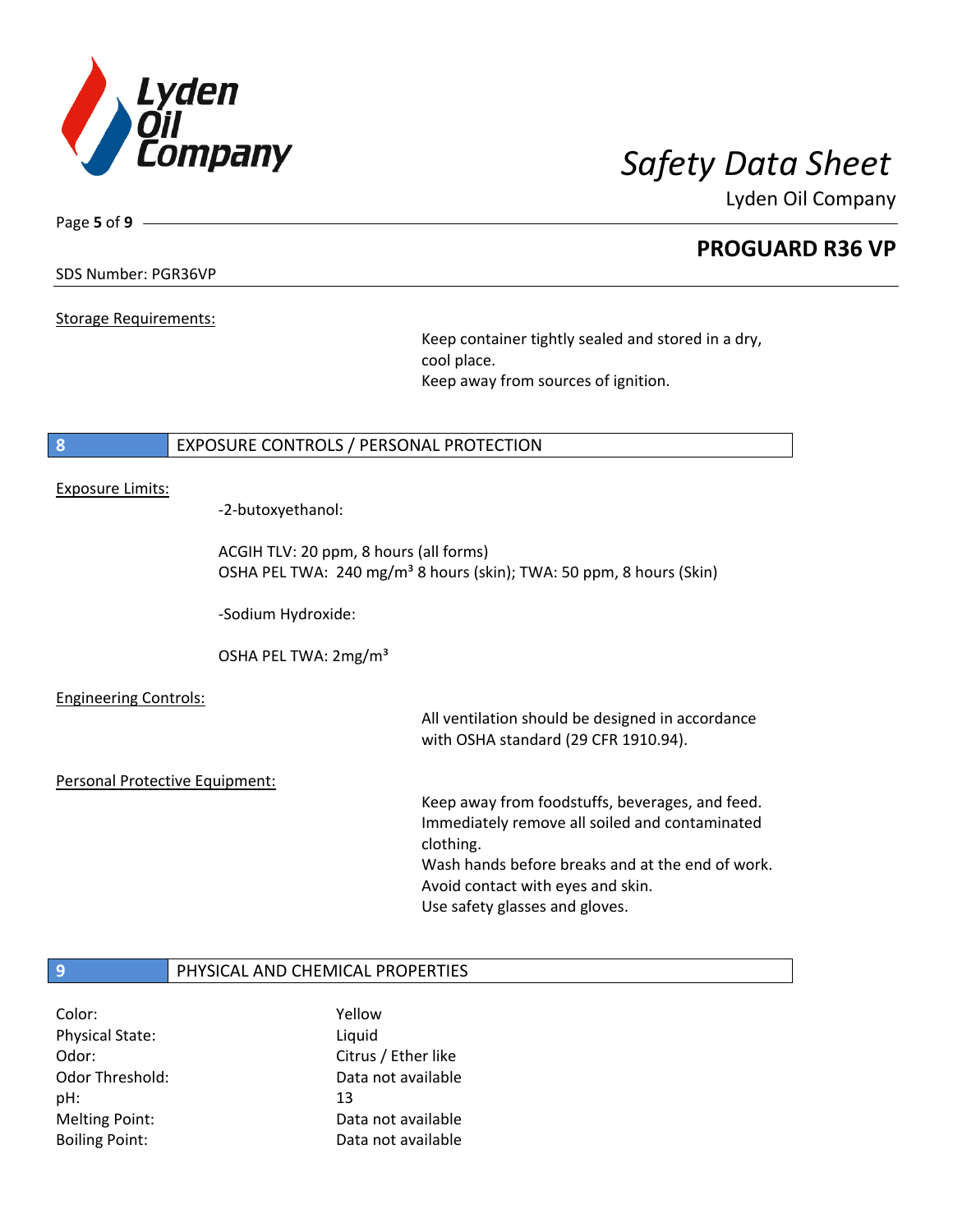

**PROGUARD R36 VP**

# SDS Number: PGR36VP

Page **6** of **9**

| <b>Boiling Range:</b>         | Data not available |
|-------------------------------|--------------------|
| Flash Point:                  | Data not available |
| <b>Evaporation Rate:</b>      | Data not available |
| Flammability:                 | Data not available |
| Flammability Limits:          | Data not available |
| Vapor Pressure:               | Data not available |
| Vapor Density:                | Data not available |
| <b>Relative Density:</b>      | 1.03-1.06          |
| Solubilities:                 | Soluble in water   |
| <b>Partition Coefficient:</b> | Data not available |
| Auto-Ignition Temperature:    | Data not available |
| Decomposition Temperature:    | Data not available |
| Viscosity:                    | Data not available |

# **10** STABILITY AND REACTIVITY Stability: Stable under normal conditions. Reactivity: Not reactive under normal conditions. Conditions to Avoid: None known. Hazardous Reactions: No known hazardous reactions. Incompatible Materials: Strong oxidizers and acids. Decomposition Products: Oxides of carbon.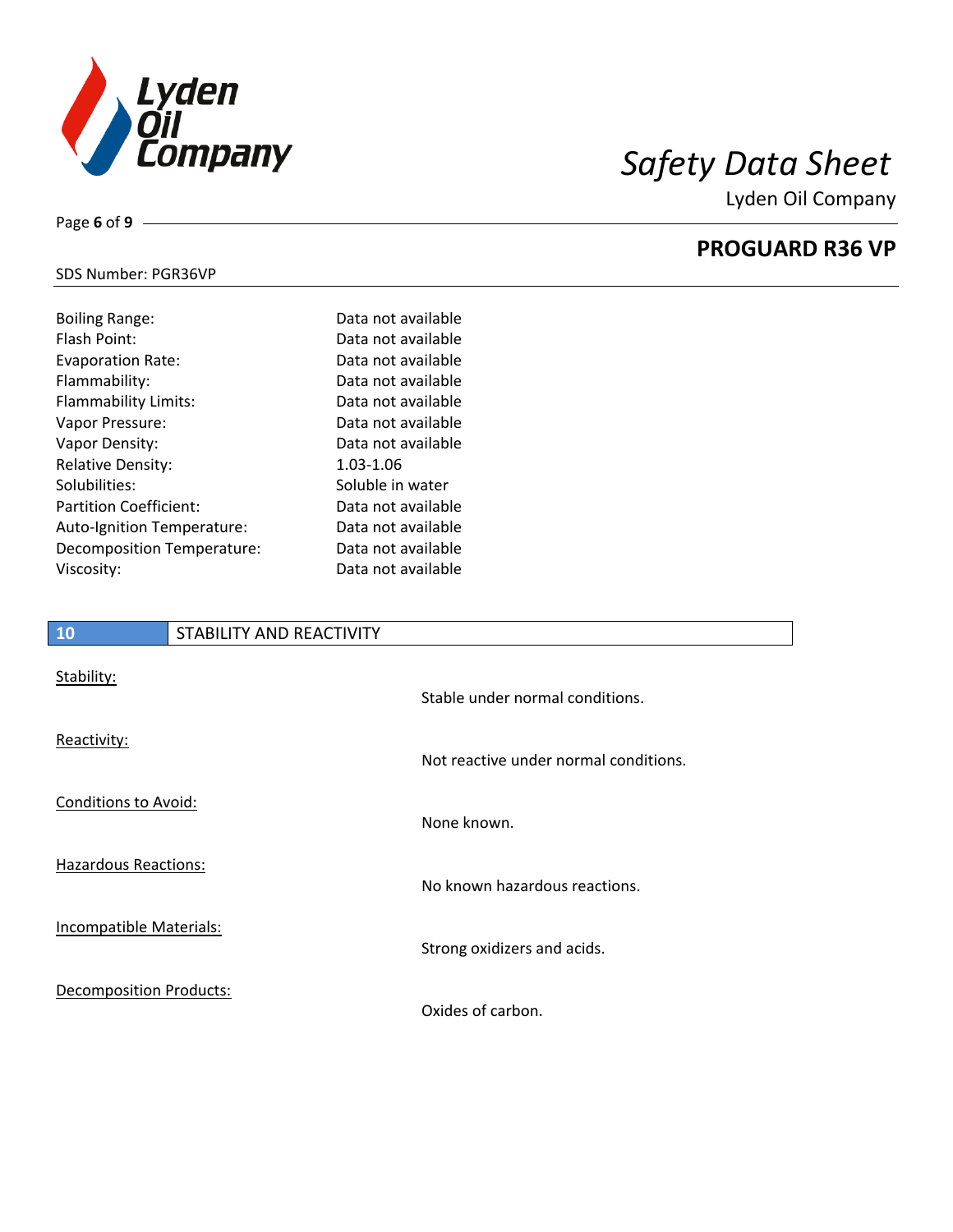

**PROGUARD R36 VP**

SDS Number: PGR36VP

Page **7** of **9**

I

| 11                           | <b>TOXICOLOGICAL INFORMATION</b>    |                                                                                                                                                                                                                                                                                                                                    |
|------------------------------|-------------------------------------|------------------------------------------------------------------------------------------------------------------------------------------------------------------------------------------------------------------------------------------------------------------------------------------------------------------------------------|
| Routes of Exposure:          |                                     |                                                                                                                                                                                                                                                                                                                                    |
|                              |                                     | Skin and eye contact are the primary routes of<br>exposure although exposure may occur following<br>accidental ingestion.                                                                                                                                                                                                          |
| <b>Exposure Effects:</b>     |                                     |                                                                                                                                                                                                                                                                                                                                    |
|                              |                                     | Skin:<br>Prolonged or repeated contact with strong forms<br>will cause severe burns and defatting of skin.<br>Eye:<br>Produces rapid serious eye irritation and possible<br>damage.<br>Ingestion:<br>Harmful to mucous membranes, mouth, throat and<br>stomach.<br>Inhalation:<br>Concentrated mists cause respiratory discomfort, |
|                              |                                     | cough or dizziness.                                                                                                                                                                                                                                                                                                                |
| <b>Measures of Toxicity:</b> |                                     | -2-butoxyethanol:                                                                                                                                                                                                                                                                                                                  |
|                              |                                     | Oral: LD50 (rat): 470 mg/kg<br>Dermal: LD50 (rabbit): 220 mg/kg<br>Inhilation: LC50 (rat): 450 mg/L, 4 hours                                                                                                                                                                                                                       |
|                              |                                     | -Sodium Hydroxide:                                                                                                                                                                                                                                                                                                                 |
|                              |                                     | Oral: LD50 (rat): 214 mg/kg                                                                                                                                                                                                                                                                                                        |
|                              | Carcinogenic/Mutagenic Precautions: |                                                                                                                                                                                                                                                                                                                                    |
|                              |                                     | Non-carcinogenic and not expected to be<br>mutagentic.                                                                                                                                                                                                                                                                             |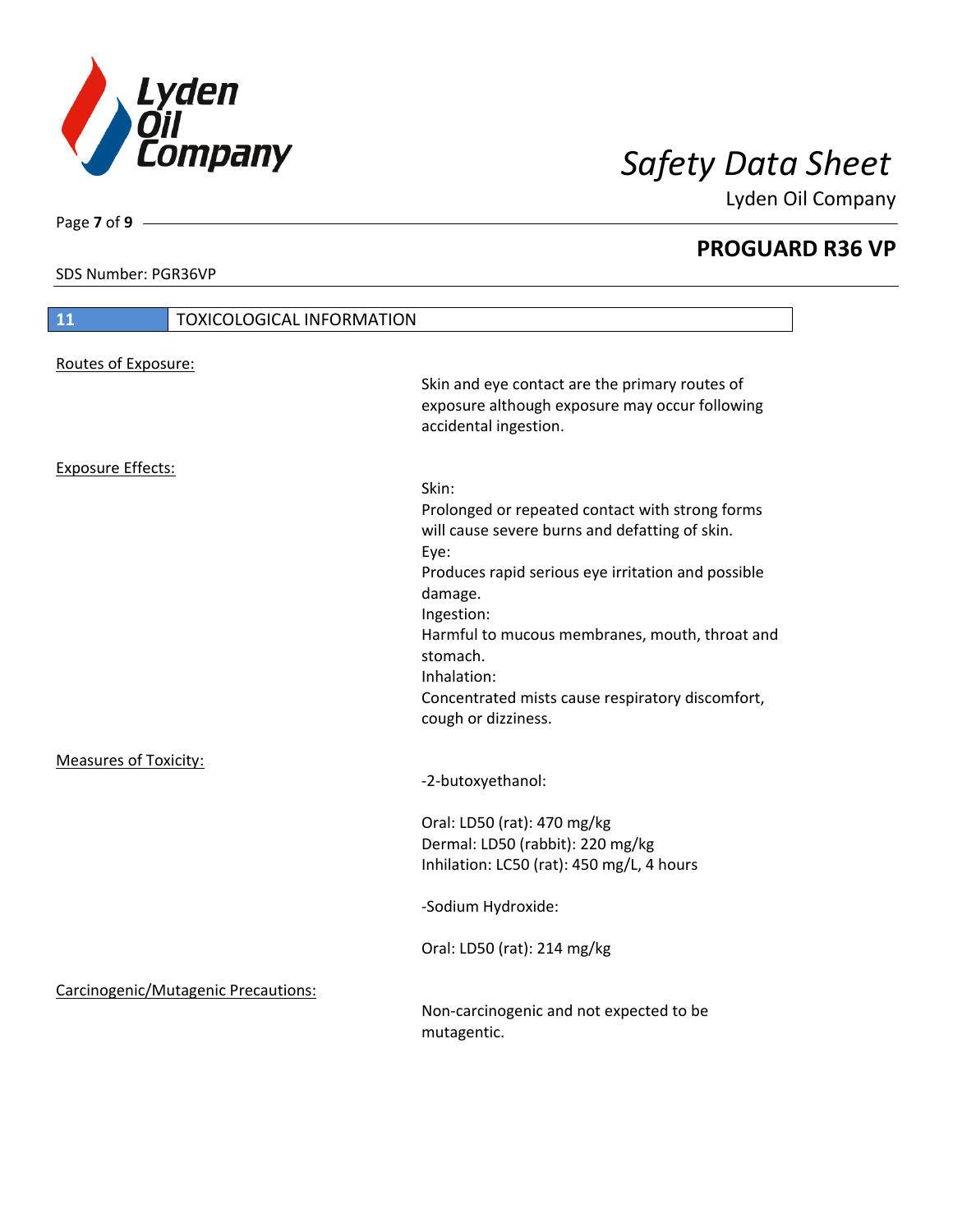

**PROGUARD R36 VP**

SDS Number: PGR36VP

Page **8** of **9**

| 12                             | <b>ECOLOGICAL INFORMATION</b>                                                                                                   |
|--------------------------------|---------------------------------------------------------------------------------------------------------------------------------|
| <b>Ecological Precautions:</b> | Avoid exposing to the environment.                                                                                              |
| <b>Ecological Effects:</b>     | No specific environmental or aquatic data available.                                                                            |
| 13                             | DISPOSAL CONSIDERATIONS                                                                                                         |
| Disposal Methods:              | Dispose of waste material in accordance with all<br>local, state, and federal requirements.                                     |
| Disposal Containers:           | Use properly approved container for disposal.                                                                                   |
| <b>Special Precautions:</b>    | Do not flush to surface waters or drains. Hish levels<br>of surfactants and increased pH levels are harmful<br>to aquatic life. |

### **14** TRANSPORT INFORMATION

| <b>UN Number:</b><br><b>UN Shipping Name:</b><br><b>Transport Hazard Class:</b><br>Packing Group: | Data not available<br>Data not available<br>Data not available<br>Data not available |                       |
|---------------------------------------------------------------------------------------------------|--------------------------------------------------------------------------------------|-----------------------|
| <b>Environmental Hazards:</b>                                                                     |                                                                                      | Data not available    |
| <b>Bulk Transport Guidance:</b>                                                                   |                                                                                      | Data not available    |
| <b>Special Precautions:</b>                                                                       |                                                                                      | Not regulated by DOT. |